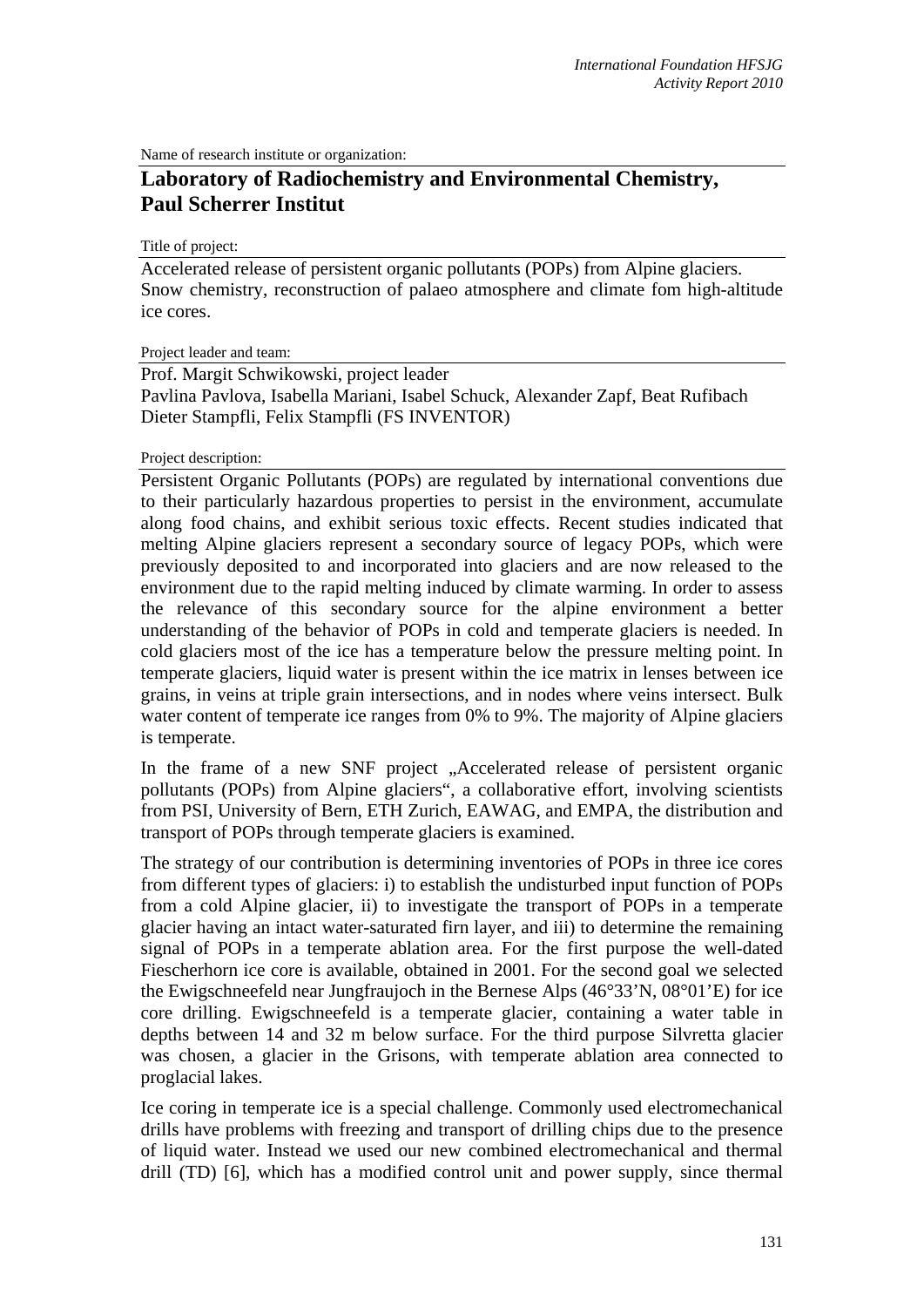drilling consumes more power. The TD itself consists of two barrels. The upper barrel contains two pumps and two containers, for ethanol and for the ethanol/meltwater mix, respectively. The lower one is the core barrel bearing the melting ring and the core catchers. In September 2010 we obtained a 57 m ice core from 3462 m a.s.l. on Ewigschneefeld near Jungfraujoch (Fig. 1). The upper 31 m were drilled electromechanically and for the deeper part the TD was used. At about 21 m depth the water table was reached. The new drill produced ice cores of excellent quality even in the water-filled borehole.

The next steps include method development for determination of POPs in ice samples, analysis of POPs in the ice cores from Fiescherhorn glacier and Ewigschneefeld, and ice core drilling on Silvretta glacier.



Fig. 1: Ice coring with the thermal drill at Ewigschneefeld.